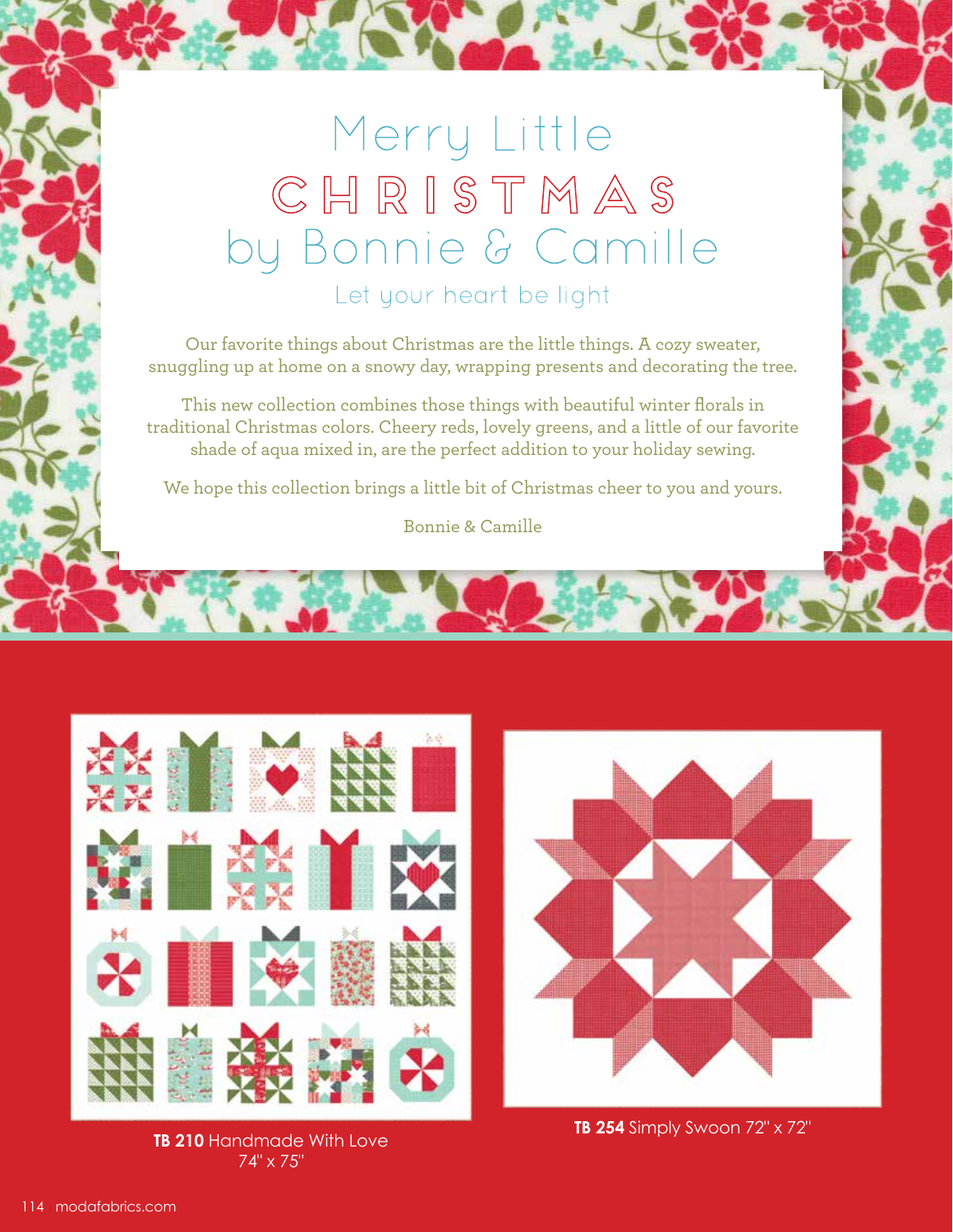

## **TB 257** Alpine 60" x 72"



**TB 258** Joyful 68" x 79" LC Friendly

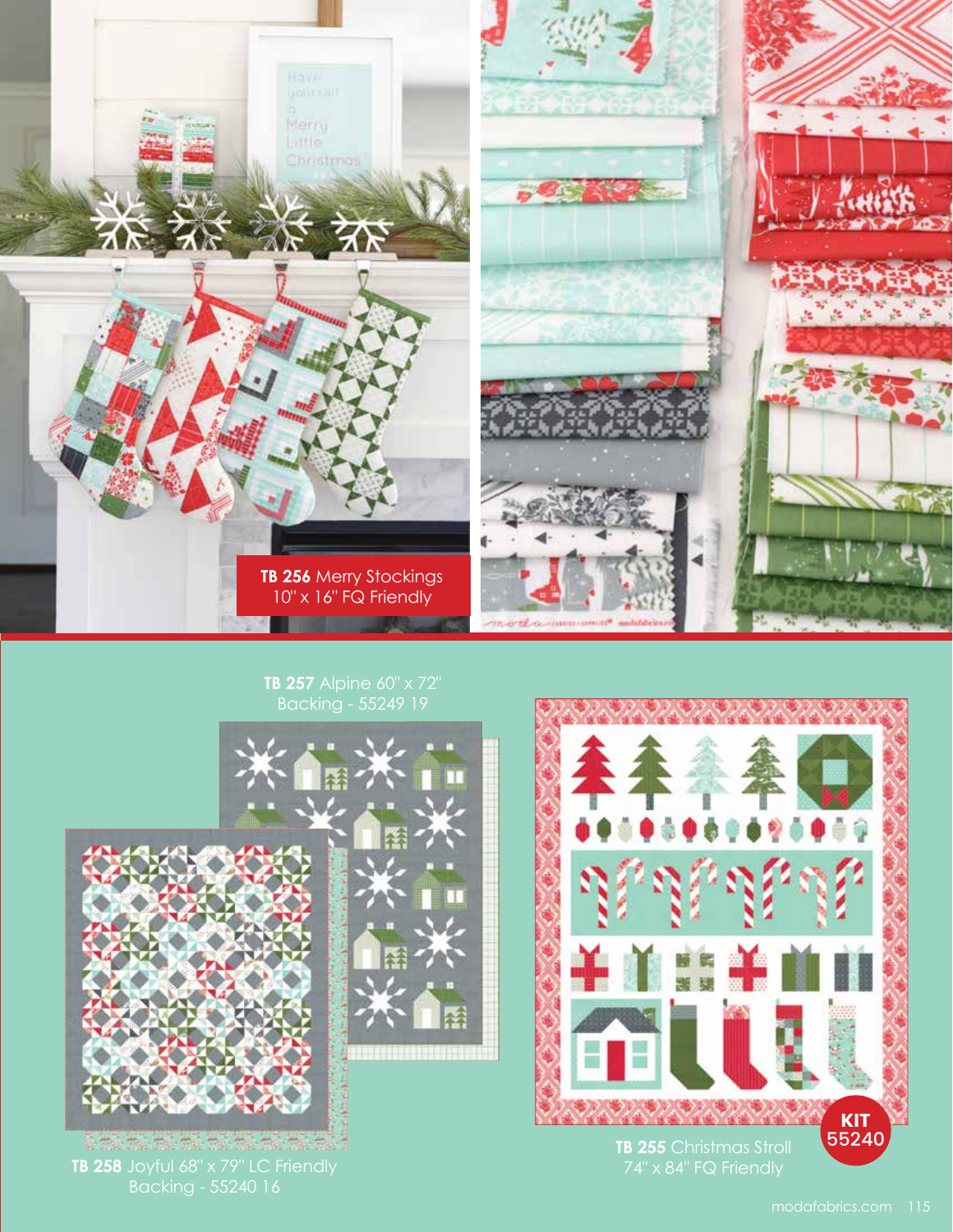## Merry Little CHRISTMAS by Bonnie & Camille



**WAY DELIVERY**  $\boldsymbol{\sigma}$  ${\boldsymbol m}$